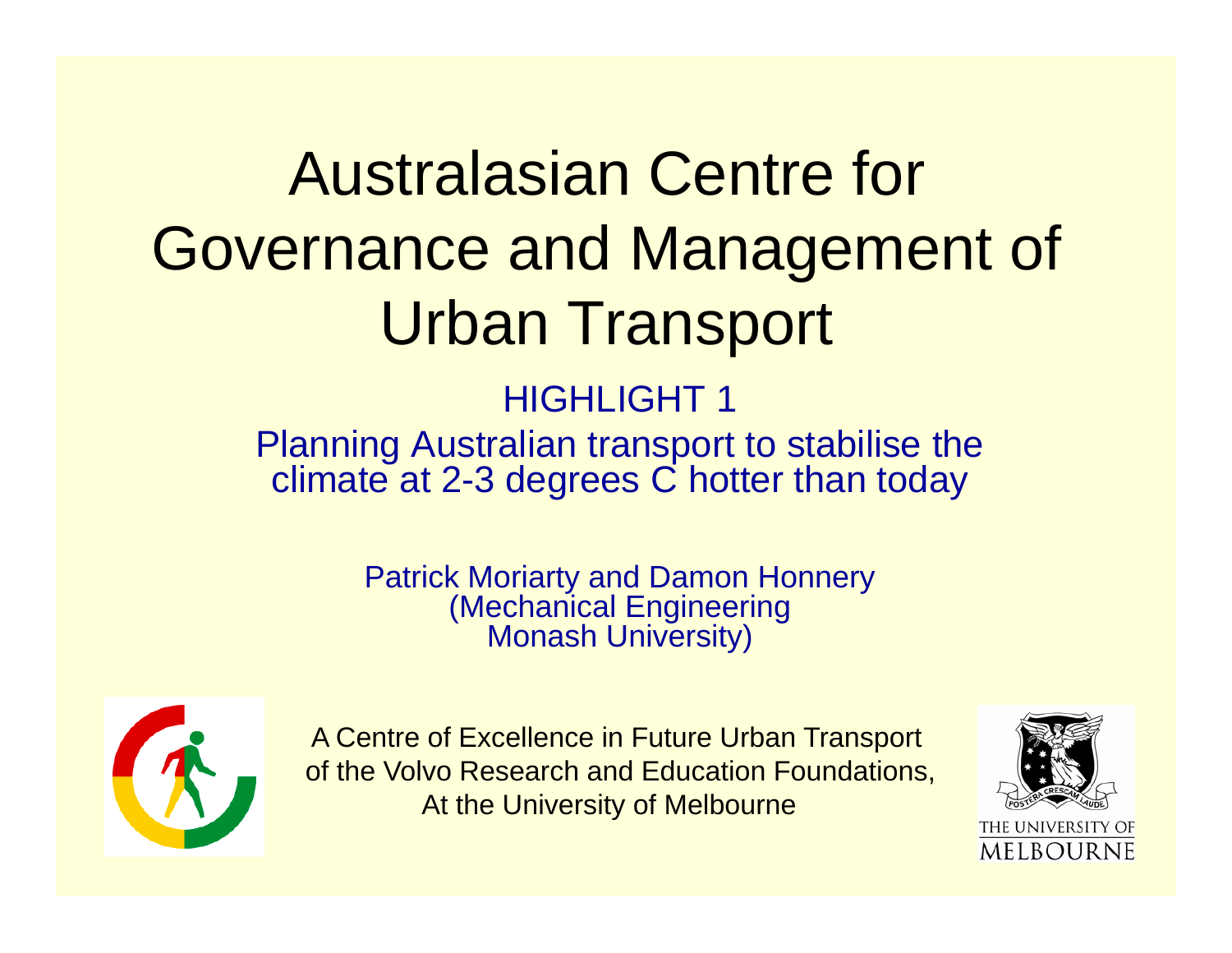### Atmospheric CO<sub>2</sub> must be limited to avoid dramatic **climate change**

*CO2 400ppm (CO2e 450-500ppm) will see a possible 2 -3 degree Celsius temperature rise.*

Equilibrium global mean temperature increase above pre-industrial (°C)



• Average temperatures have risen 0.7oC.

- $\bullet$  Current CO $_2$  is . 380ppm and increasing by more than 2ppm/yr.
- $\bullet$  Current CO<sub>2</sub>e is 430-480ppm.

• Global transport  $\mathsf{CO}_2$  emissions could be adding up to  $0.4$ ppm-CO<sub>2</sub>/yr.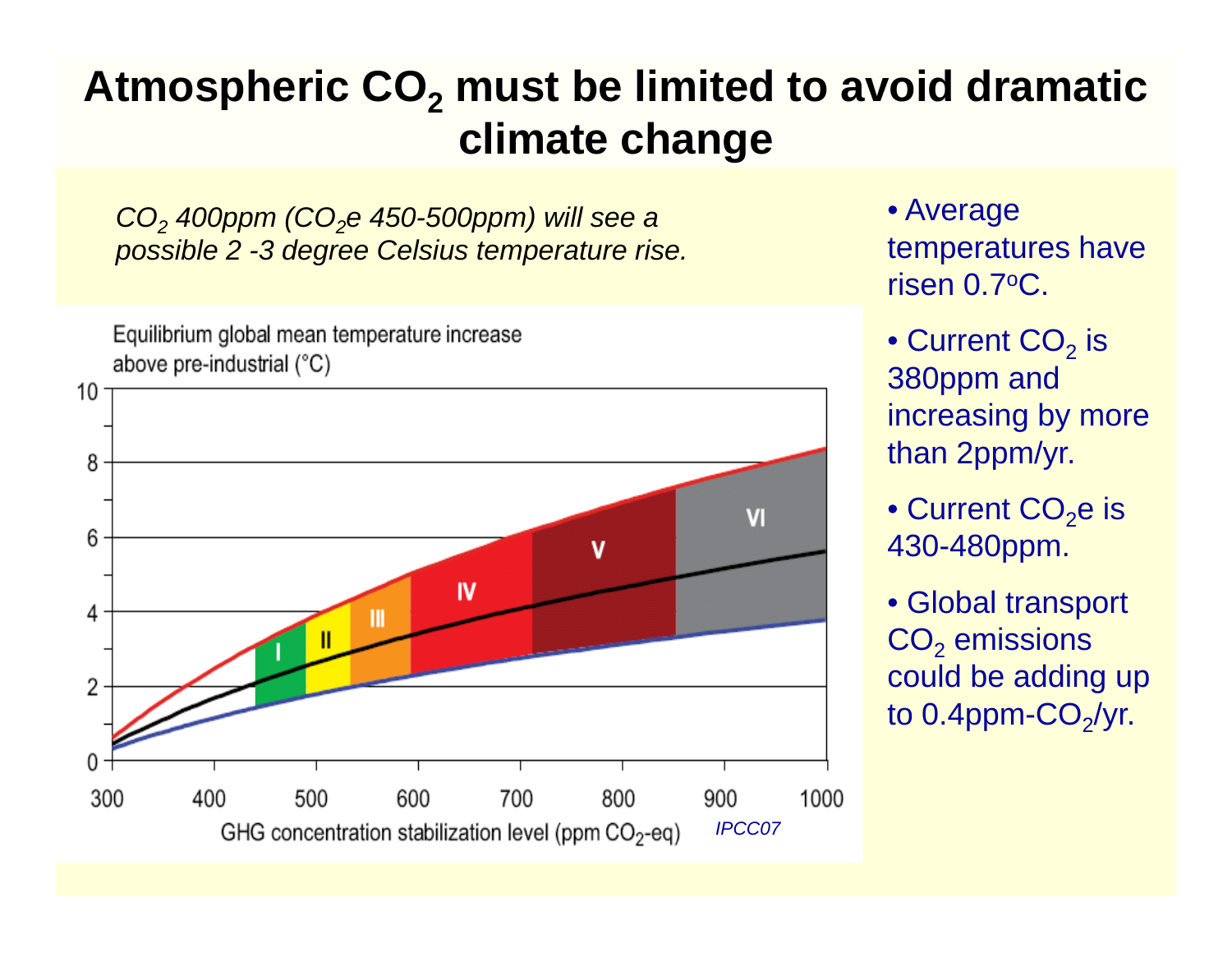Australian Transport Data

Transport emissions have increased by 30% since 1990.

The energy sector has grown from 287M tonnes/yr in 1990 to 391M tonnes/yr in 2005.

Passenger cars account for 21% of energy sector GHG emissions, and more than 50% of transport emissions.

In Melbourne about 92% of motorised journeys are by car



#### Australia's greenhouse gas emissions by sector in 2005

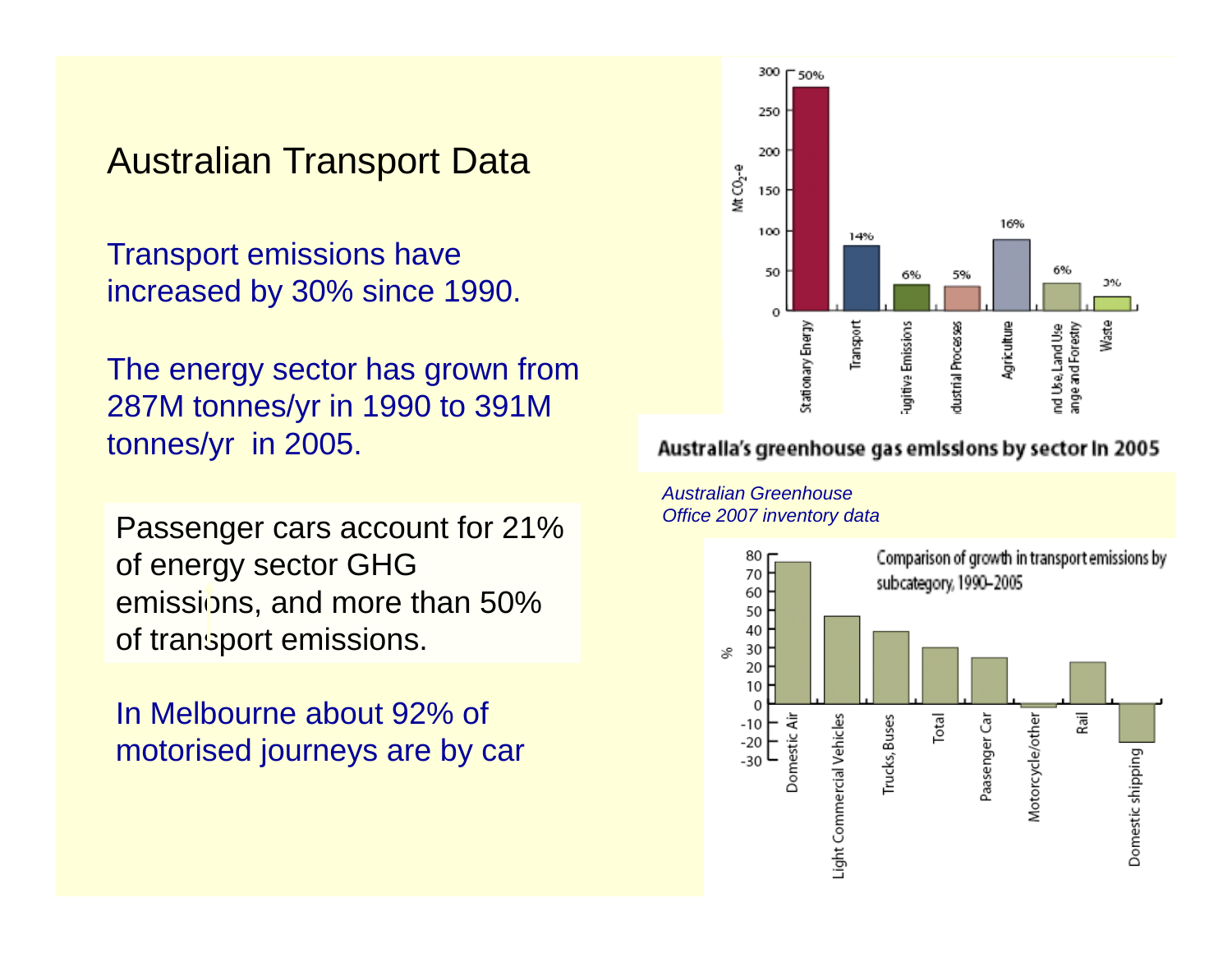

In Australia car ownership has increased tenfold since 1947.

Both in Australia and globally car ownership is growing

Car ownership grows with GDP: increasing wealth means greater car ownership, greater total passenger kilometres.

There is significant international pressure to 'catch up'.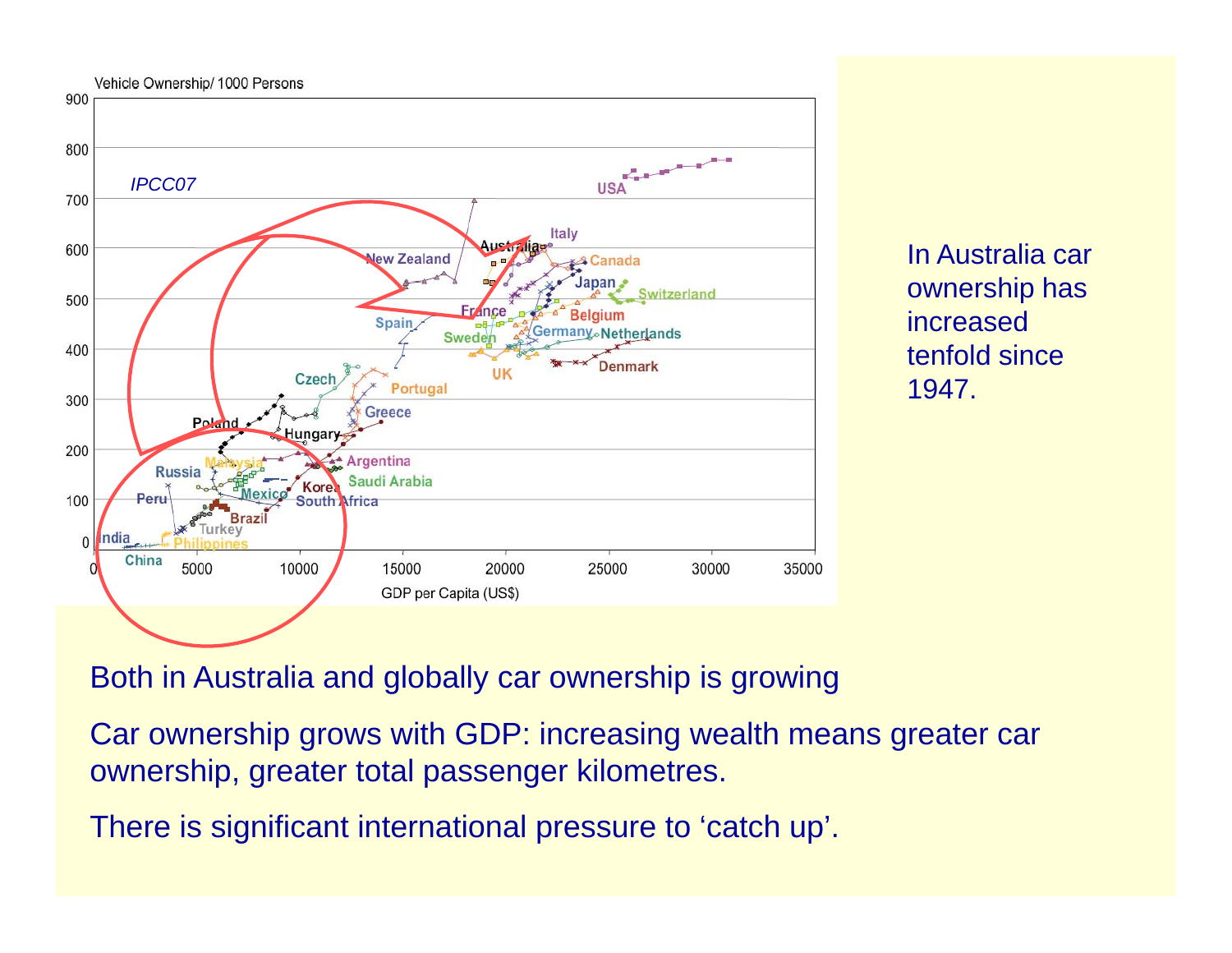### **How big a change is needed to avoid dramatic climate change?**

- 1. By 2030 **global** emission of GHGs may need to be one quarter of their current value if dramatic climate change is to be avoided: *eg a 4-fold reduction.*
- 2.. Such a reduction will commit us to a temperature rise of about  $1\text{-}2\text{°C}$ above year 2000 levels, about 2-3°C in total, by 2030.
- 3. High emitting developed countries like Australia may be **further**  required to reduce emissions to those much closer to the world average: *eg contraction and convergence means we decrease while others increase.*
- 4. For Australia this would mean a 4.7fold reduction on present emissions.
- 5. Total reductions for Australia therefore could be 4x4.7=18.8fold on current levels.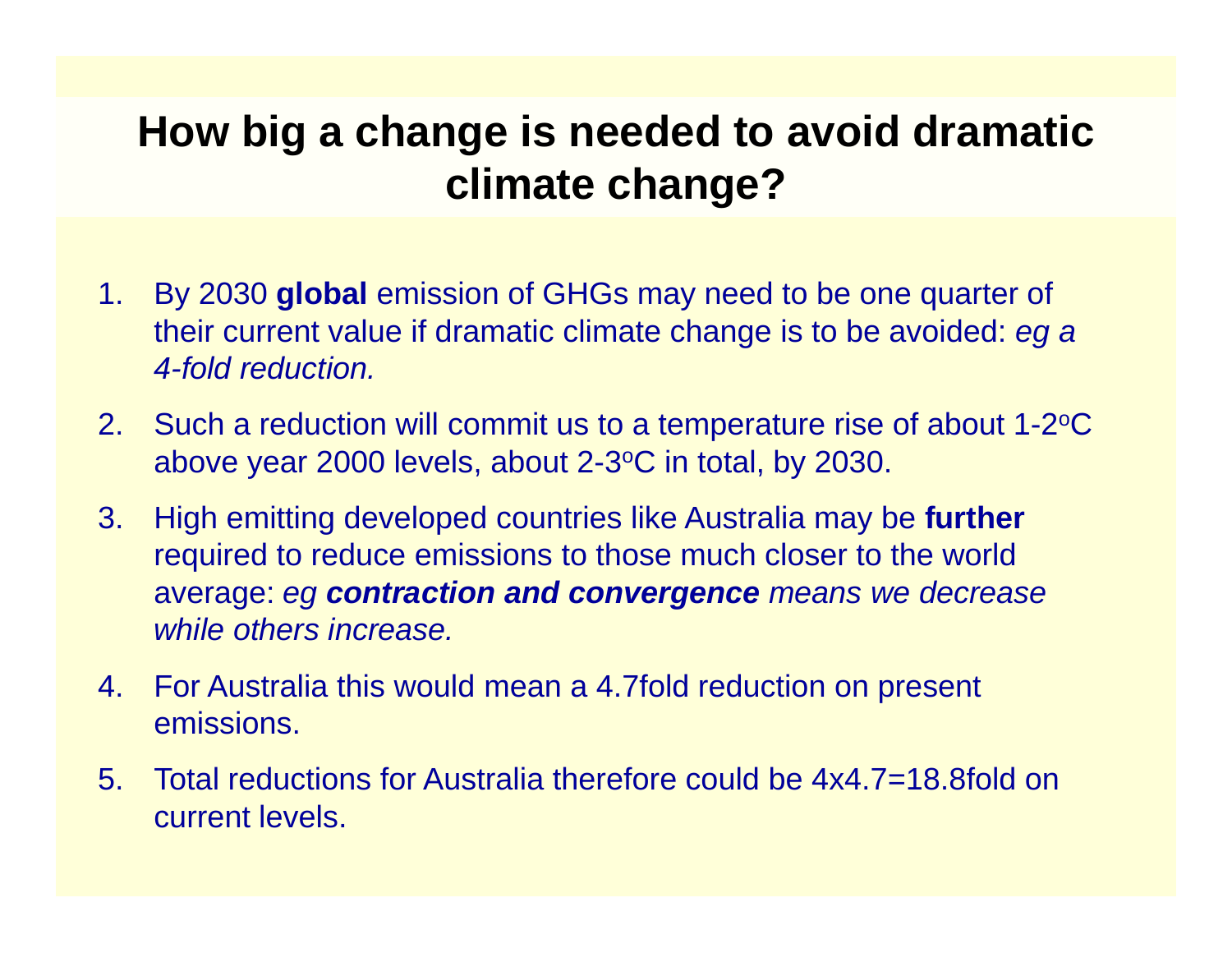*By 2030 Australian transport emissions may have to be reduced by a factor of almost 20 if we are to have a sustainable transport system.*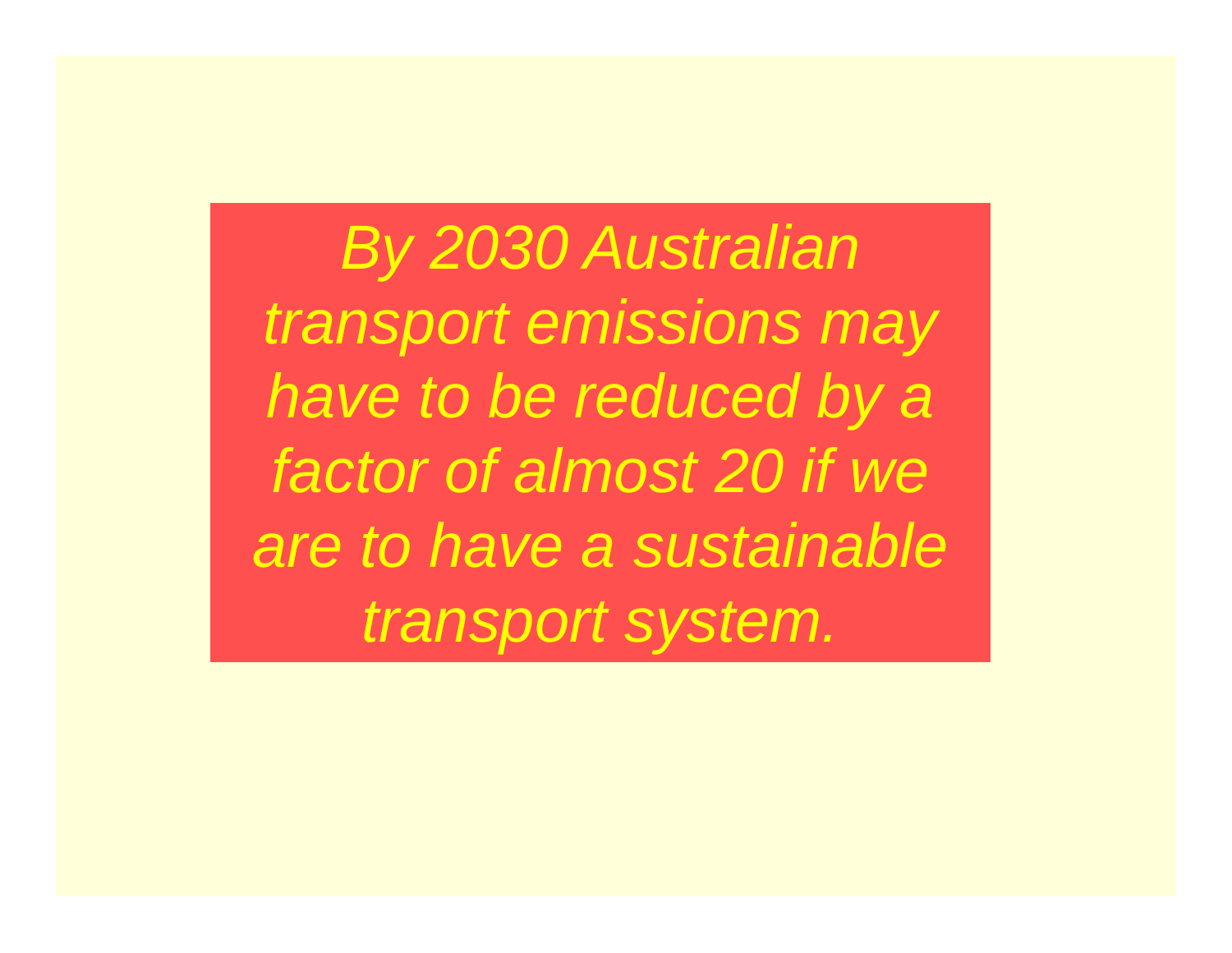### **Australia: business as usual**

#### **Current passenger car data**

|                          | 2001               | 2005                  | 2030**            |
|--------------------------|--------------------|-----------------------|-------------------|
| Passenger vehicles       | 9,861,807          | 11,101,506            | 14,700,000        |
| Total vehicle kilometres | 143.8 billion V-km | 155.1 billion V-km    | 200 billion V-km  |
| V-km/vehicle             | 14,594             | 14,083                | 14,000            |
| <b>Total petrol</b>      | 16,436 MLitres     | <b>18,144 Mlitres</b> | 22,000Mlitres     |
| Average fuel use         | 11.4 litre/100km   | 11.7 litre/100km      | 11.0 litre/100km  |
| CO2 produced             | 37 Mtonnes         | 41 Mtonnes            | <b>50 Mtonnes</b> |
| V-km/ kg-CO2             | 3.9 V-km/kg-CO2    | 3.8 V-km/kg-CO2       | 4.0 V-km/kg-CO2   |
| P-km/ kg-CO2*            | 5.4 P-km/kg-CO2    | 5.3 P-km/kg-CO2       | 5.6 P-km/kg-CO2   |

ABS 2005

\*Assuming occupancy of 1.4 \*\* Assuming population of 26Million

*An 18.8 fold decrease in GHGs would allow only 2.7Mtonnes of transport CO 2 in 2030. This would require 100 passenger kms/kg-CO 2 in 2030 based on projected demand.*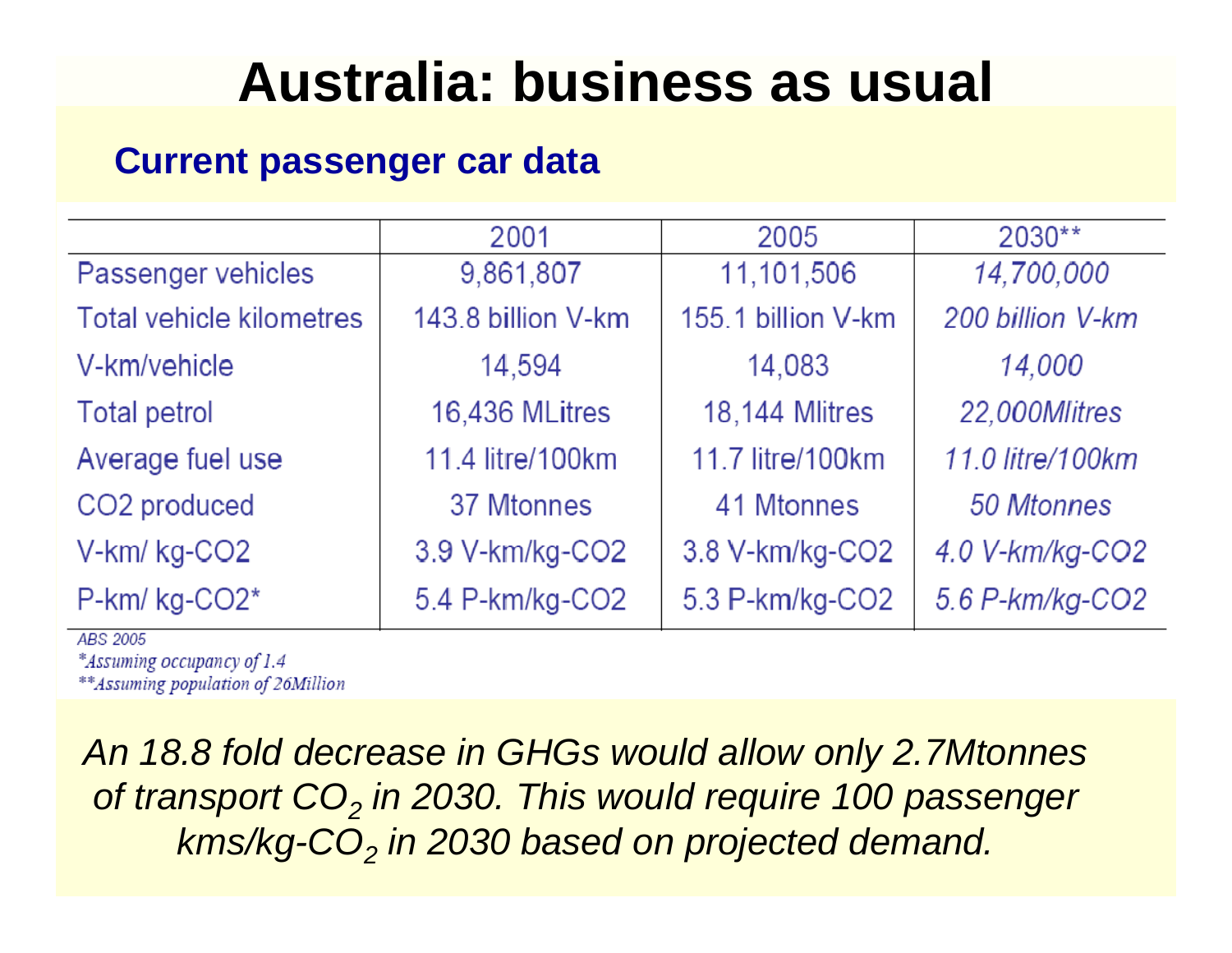#### What can be done to reduce urban passenger transport emissions by a factor of 18.8 by 2030?

- 1. Increase vehicle occupancy to increase passenger kms/kg-CO<sub>2</sub>.
- 2. Increase vehicle efficiency by increasing vehicle kms per unit of fossil fuel energy used.
- 3. Reduce  $\mathsf{CO}_2$  produced per unit of fuel used.
- 4. Reduce demand for car travel.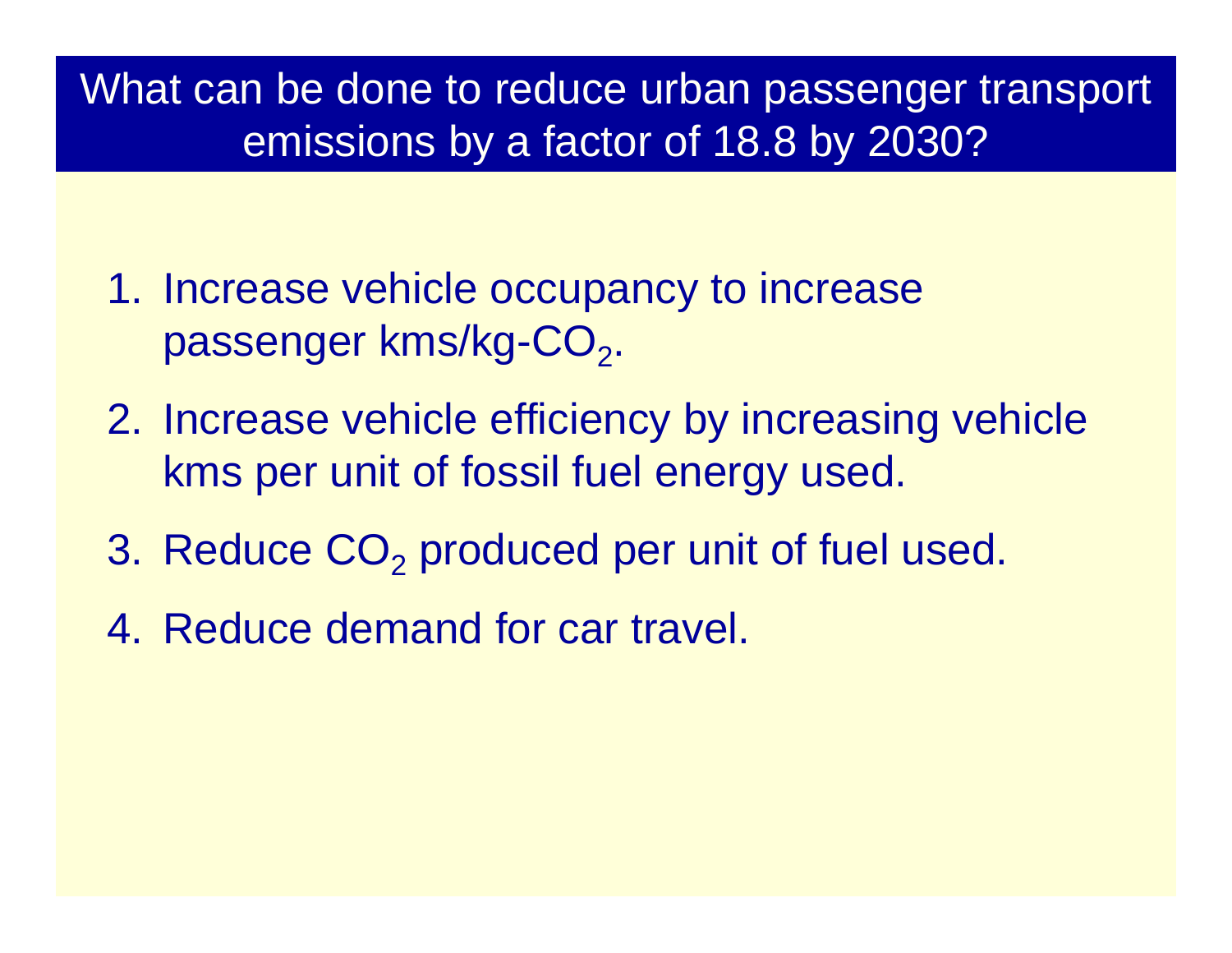### **Improve occupancy rates.**

## Car occupancy rates for Melbourne (journey to work): 1951 1.37 P-km/V-km2001 1.08 P-km/V-km. (National figures are similar)

*Problem: forced increase of occupancy runs counter to the psychology of private car ownership.*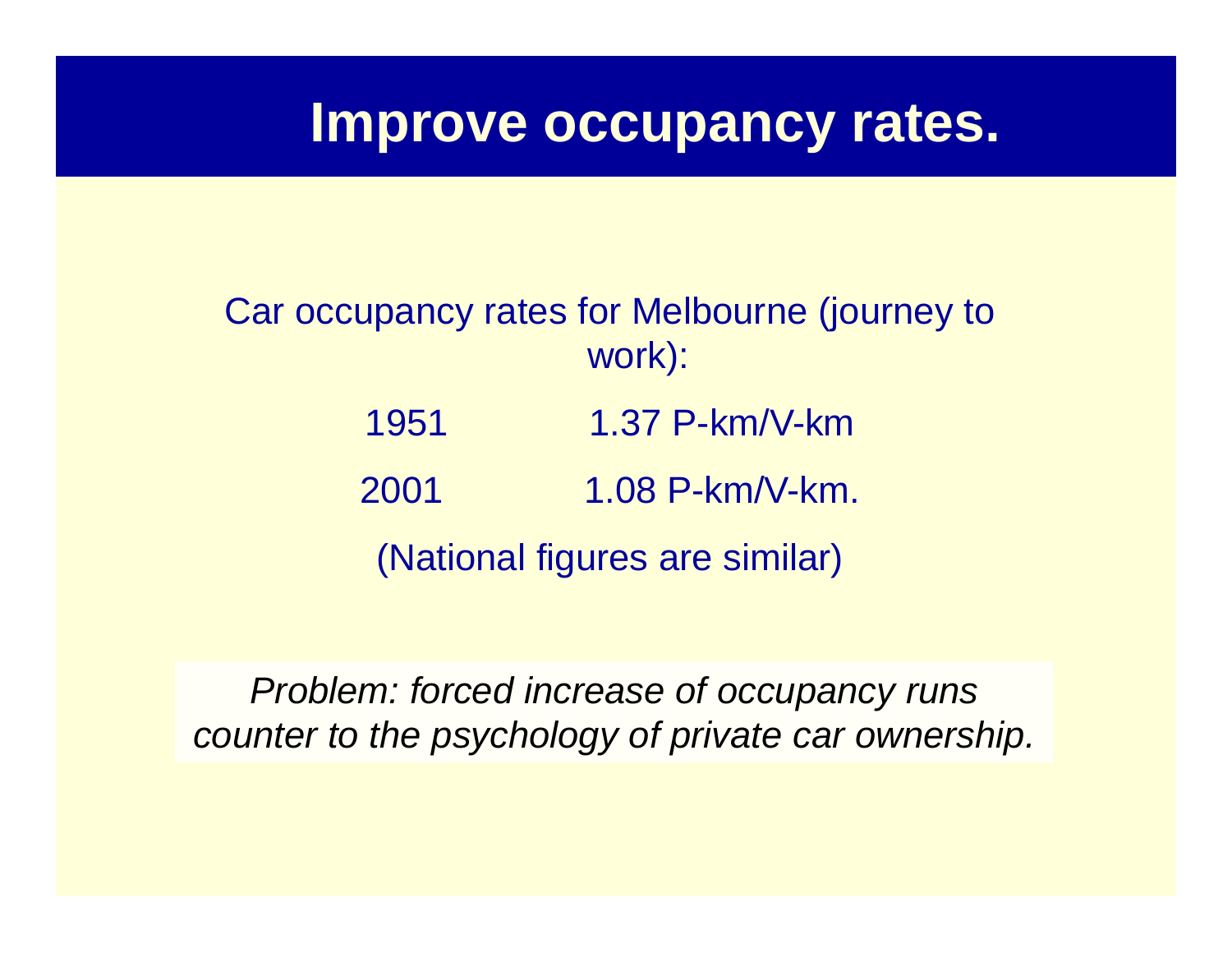## **Increase vehicle energy efficiency.**

- 1. Australian fleet average fuel consumption has not altered significantly over the last 10 years.
- 2. Current low fuel consumption vehicles consume 5 litres/100km, over 8.8 V-km/kg-CO $_2$  (12.3 P-km/kg-CO $_2$ ).  $\,$
- 3. Fleet average vehicle age is over 10 years, penetration is slow.
- 4.BTRE predicts a 9.1% rise in vehicle efficiency by 2020 (BAU).
- 5. Scarcity of conventional oil will push up well-to-wheel kg-CO<sub>2</sub>/MJ thus offsetting efficiency gains.
- 6. Current hybrid cars use 10%-15% less fuel than the best small cars. This improves under full occupancy.
- 7. Fuel cell vehicles are not expected to penetrate significantly by 2030.

*At best we could expect fuel consumption to reduce 2-fold by 2030.*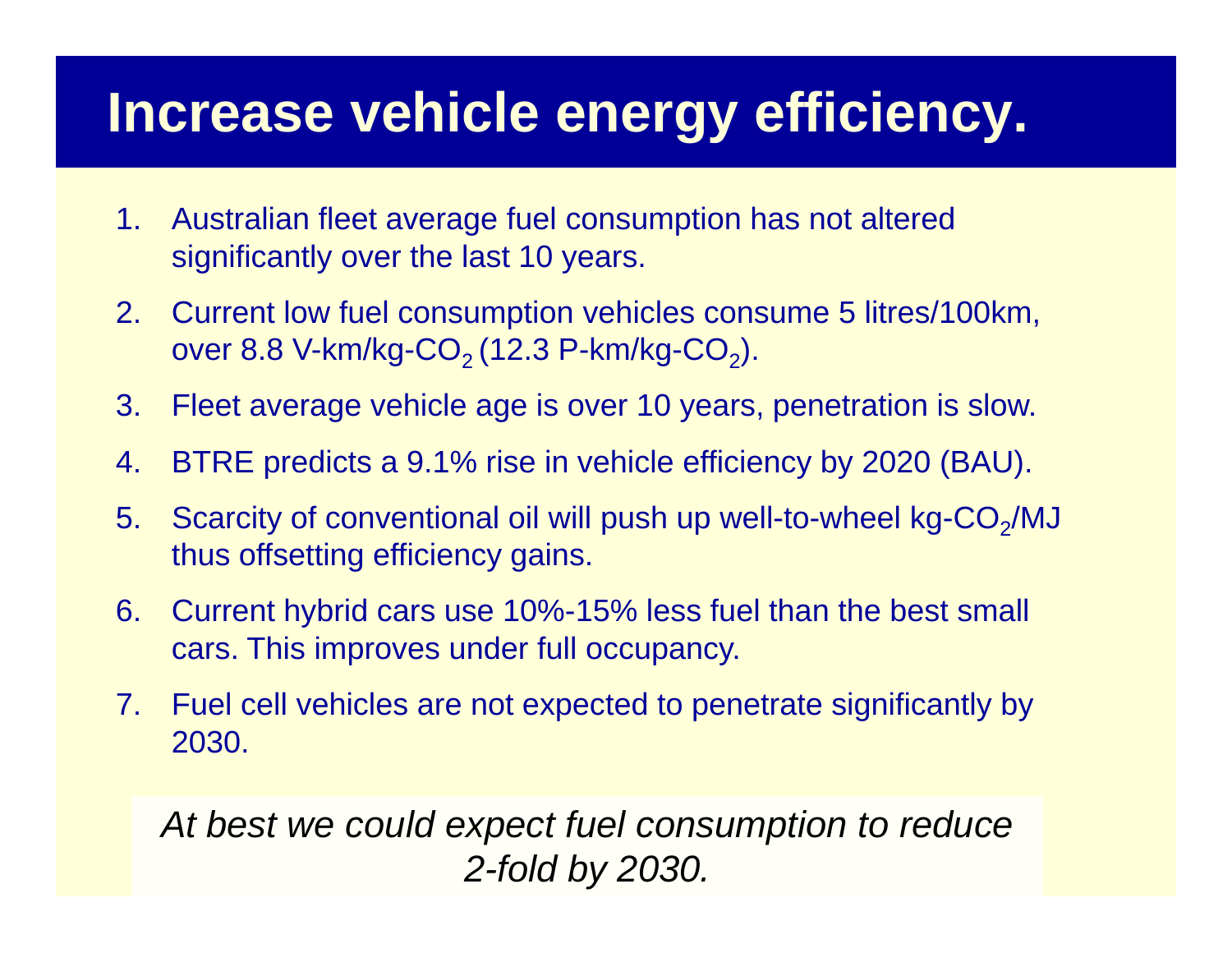## Use alternative fuels to reduce  $\mathrm{CO}_2\mathrm{/MJ}.$

#### **Ethanol**

- 1. Current world production of ethanol is about 50,000ML. Production of ethanol in Australia is about 75ML, capacity is estimated to be over 150ML.
- 2. Current ethanol production is 0.5% of passenger fleet petrol consumption, but 0.2% of energy consumed.
- 3. Conversion of all current sugar production to ethanol would produce around 3,000ML, about 10% current energy consumption.
- 4. Conversion of all Australian sugar, wheat and coarse grain to ethanol would produce around 16,000ML, about 50% current energy consumption.
- 5. Australian BTRE predicts ethanol use to increase to 0.3% of fuel volume consumed by 2020.





US E85 flex fuel car. *www.iowacornethanol.com* 



*http://www.renewablefuels.com.aul* Australian E10 fuel..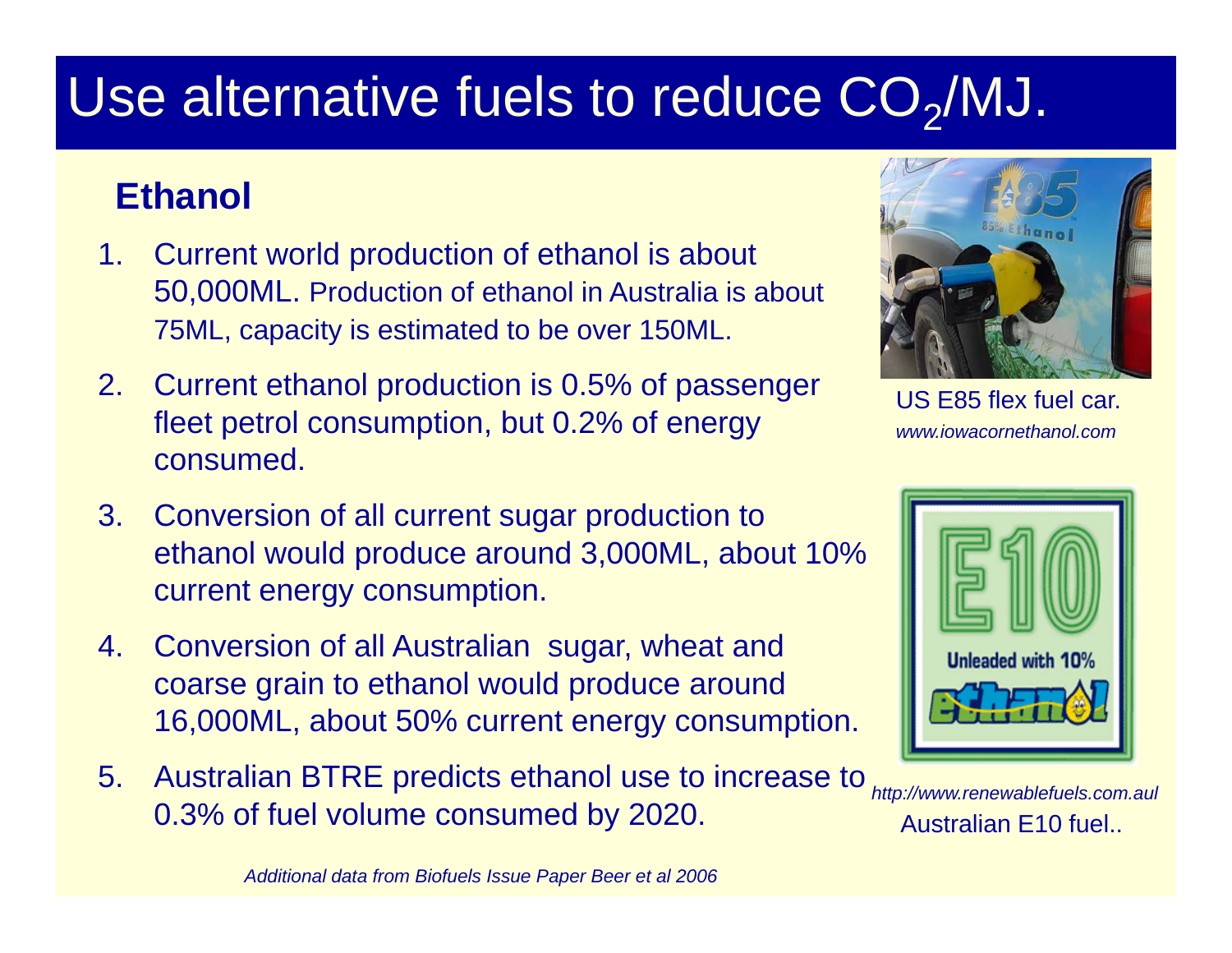#### **Bio-diesel**

- 1. Current world production of bio-diesel is around 3500-5000ML. Production of bio-diesel in Australia is around 50-75ML, capacity is estimated to be over 500ML.
- 2. Conversion of all Australian oilseed (and waste oil) to bio-diesel would produce around 1500ML, about 10% current energy use.

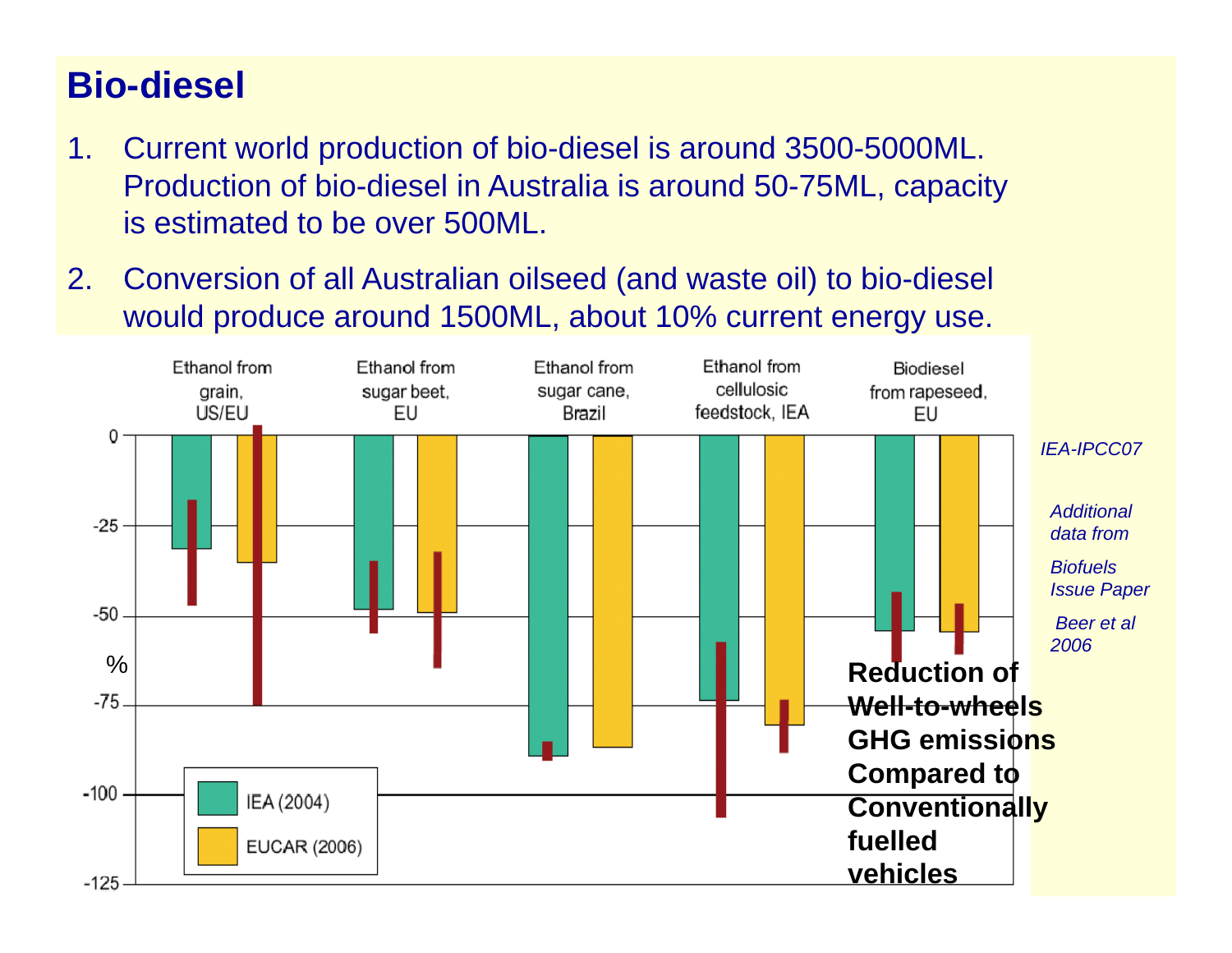## **Use gases, electricity and geosequestration to reduce CO 2/MJ.**

- 1.  $\,$  CNG and LNG have higher P-km/kg-CO $_2$  but the difference is small and methane leakage could offset this due to its higher warming potential (21 x CO2).
- 2. Hydrogen can replace fossil fuels but little benefit will result to CO<sub>2</sub> emission unless generated by renewables (wind or solarthermal with water electrolysis).
- 3. Electric cars or electric hybrids can have near zero emission of CO $_{\rm 2}$  but again electricity must be generated by renewables.
- 4. Currently 8% of total Australian electricity production is renewable.
- 5. Fossil fuel electricity could be CO<sub>2</sub> neutral if emissions are sequestered. World wide only 40% of such emissions are technically suited to geo-sequestration.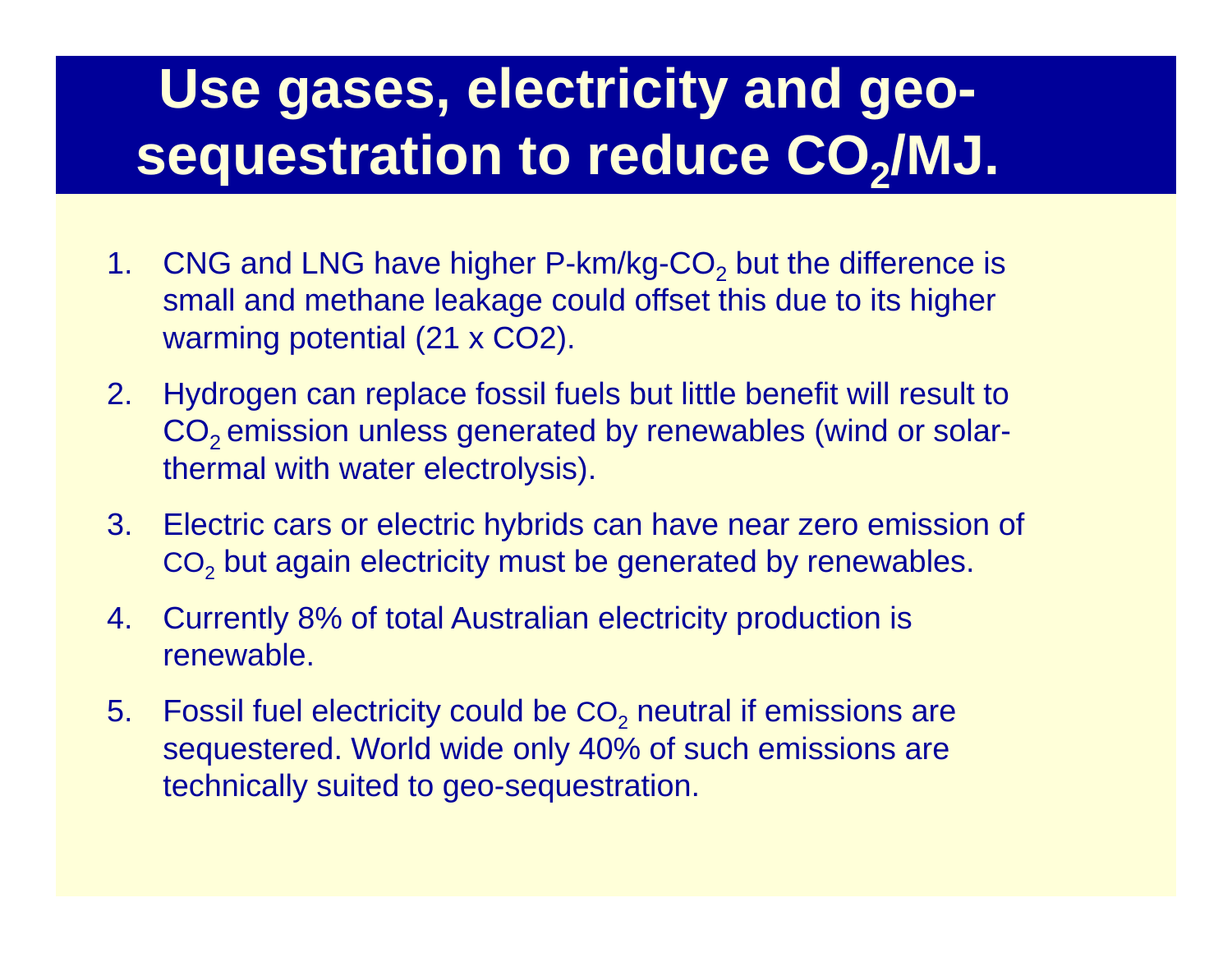## Bottom line?

*Full implementation of changes in efficiency and adoption of alternative fuels could see passenger car CO 2 emissions reduced 2.5-fold by 2030.*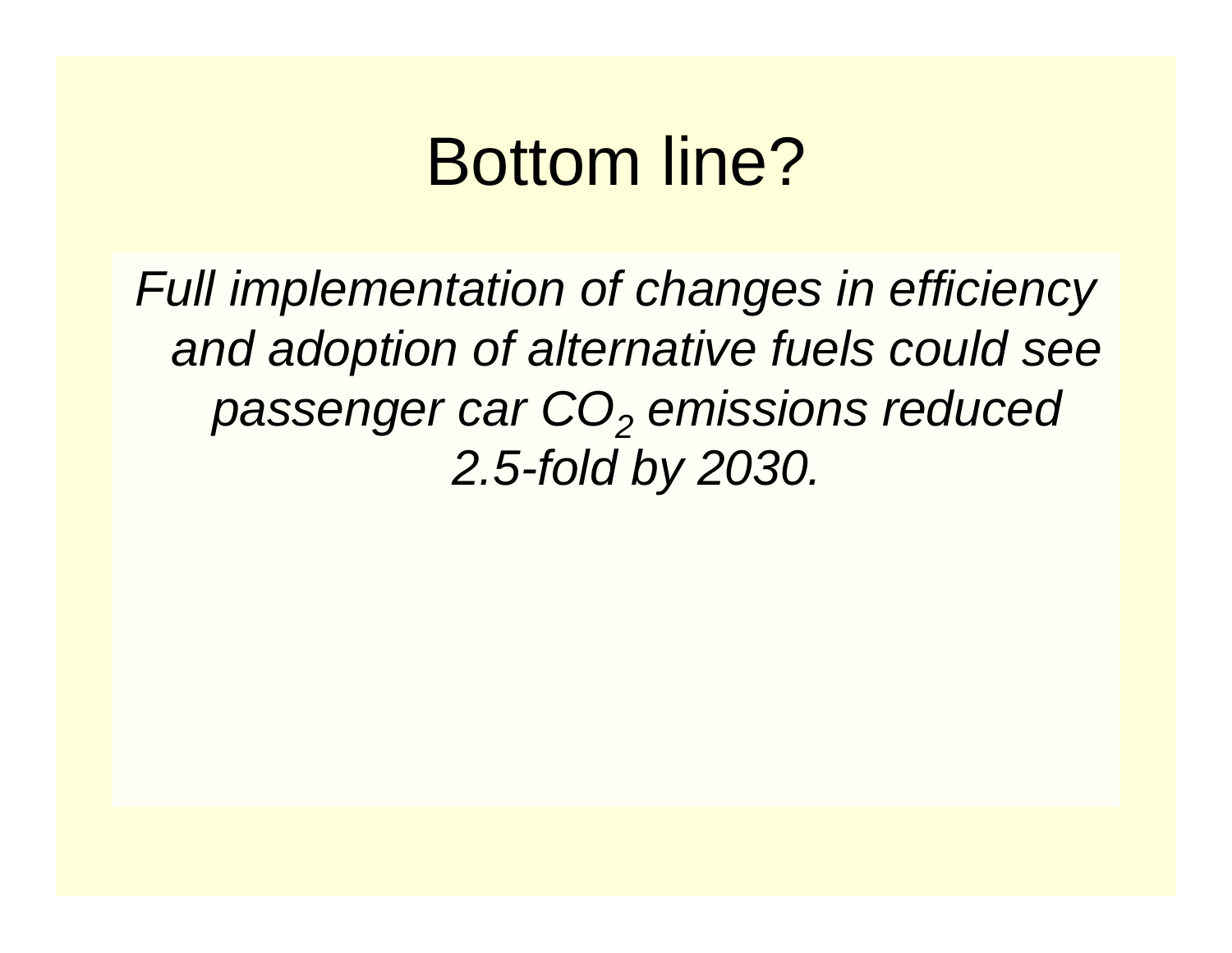## **IPCC position on 2030 and beyond.**

| Technology                         | Carbon reduced/vehicle<br>$(^{0}/_{0})$ |
|------------------------------------|-----------------------------------------|
| 1 Diesels                          | 18                                      |
| 2. Hybridization                   | 30 (36 for diesel hybrids)              |
| 3. Biofuels                        | 20-80                                   |
| 4. Fuel cells with fossil hydrogen | 45                                      |
| 5. Carbon-neutral hydrogen         | 100                                     |

*WBCSD-IPCC*

#### *Various studies presented by the IPCC suggest car GHG's could be reduced by up to 1.5-fold by 2030.*

*Transport and its infrastructure. In Climate Change 2007: Mitigation. Contribution of Working Group III to the Fourth Assessment Report of the Intergovernmental Panel on Climate Change (IPCC07)*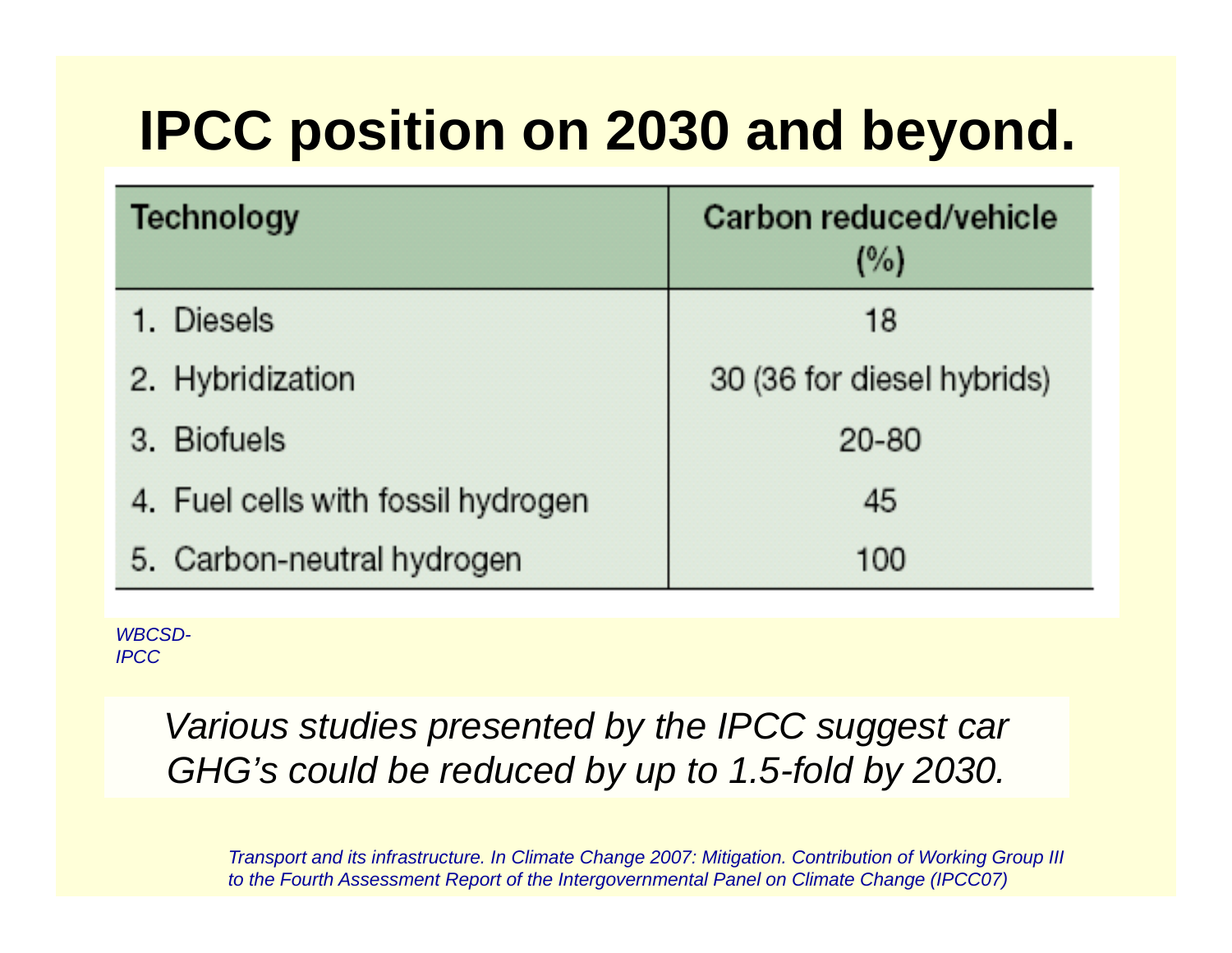## Bottom Line?

*Given the reductions in GHGs needed by 2030, a sustainable transport system cannot be based on cars.*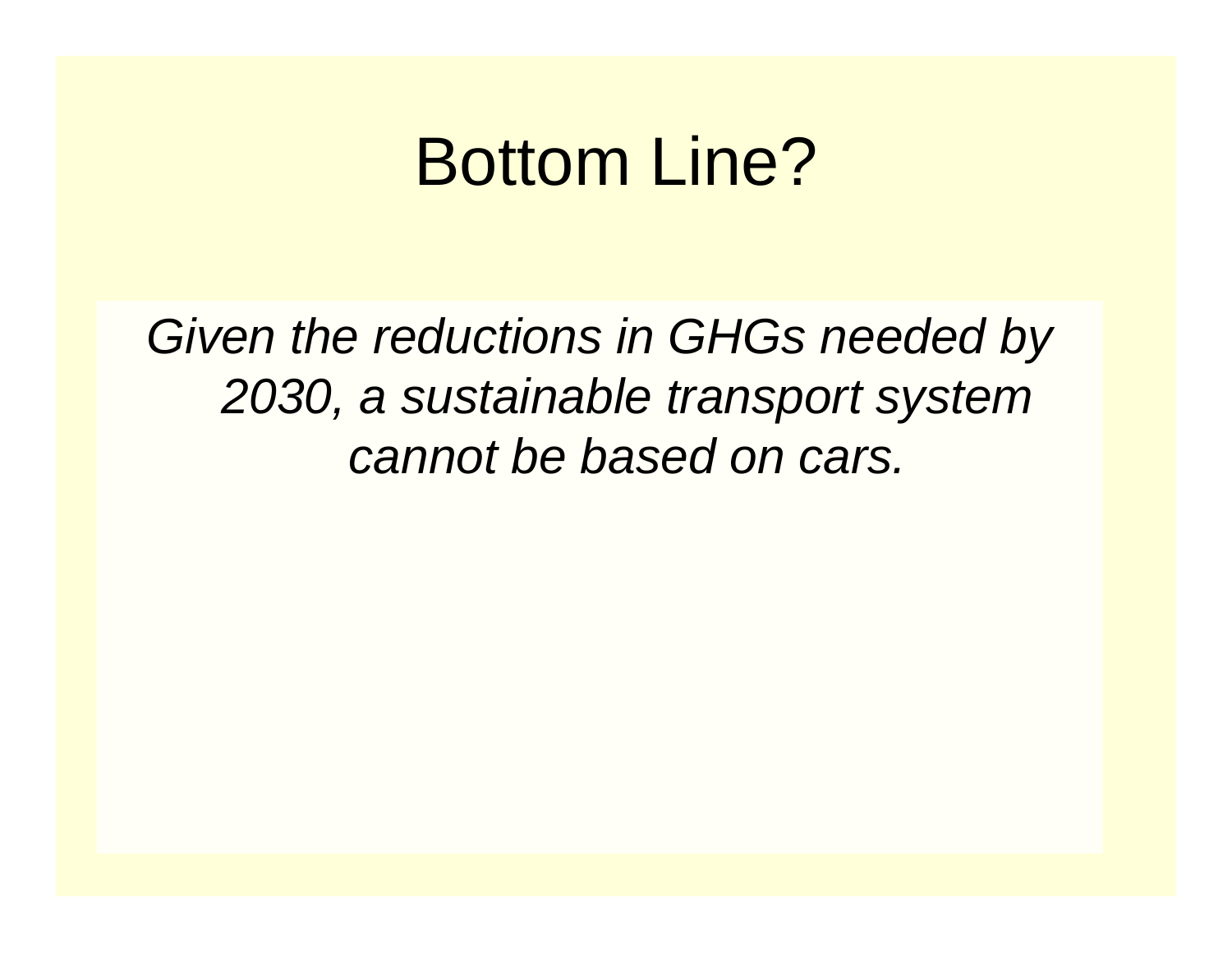## **So: shift to public transport in Australia?**

- 1. Current public transport (buses and trains) obtains on average twice as many passenger kms/kg-CO $_{\rm 2}$  as cars (2-fold increase).
- 2. Shifting from passenger cars to trains and buses will improve occupancy (non-peak).
- 3. Mode shift could double the average occupancy (2-fold increase).
- 4.. Improvements in technical efficiency (vehicle kms/kg-CO<sub>2</sub>) could see a 1.5-fold increase by 2030.
- 5. By 2030 public transport could be (2x2x1.5) 6 times as greenhouse efficient as present day car travel (32 passenger kms/kg-CO $_{\rm 2}$ ).

*Improvements to public transport will not be sufficient to meet the required 18.8-fold reduction in total transport GHGs.*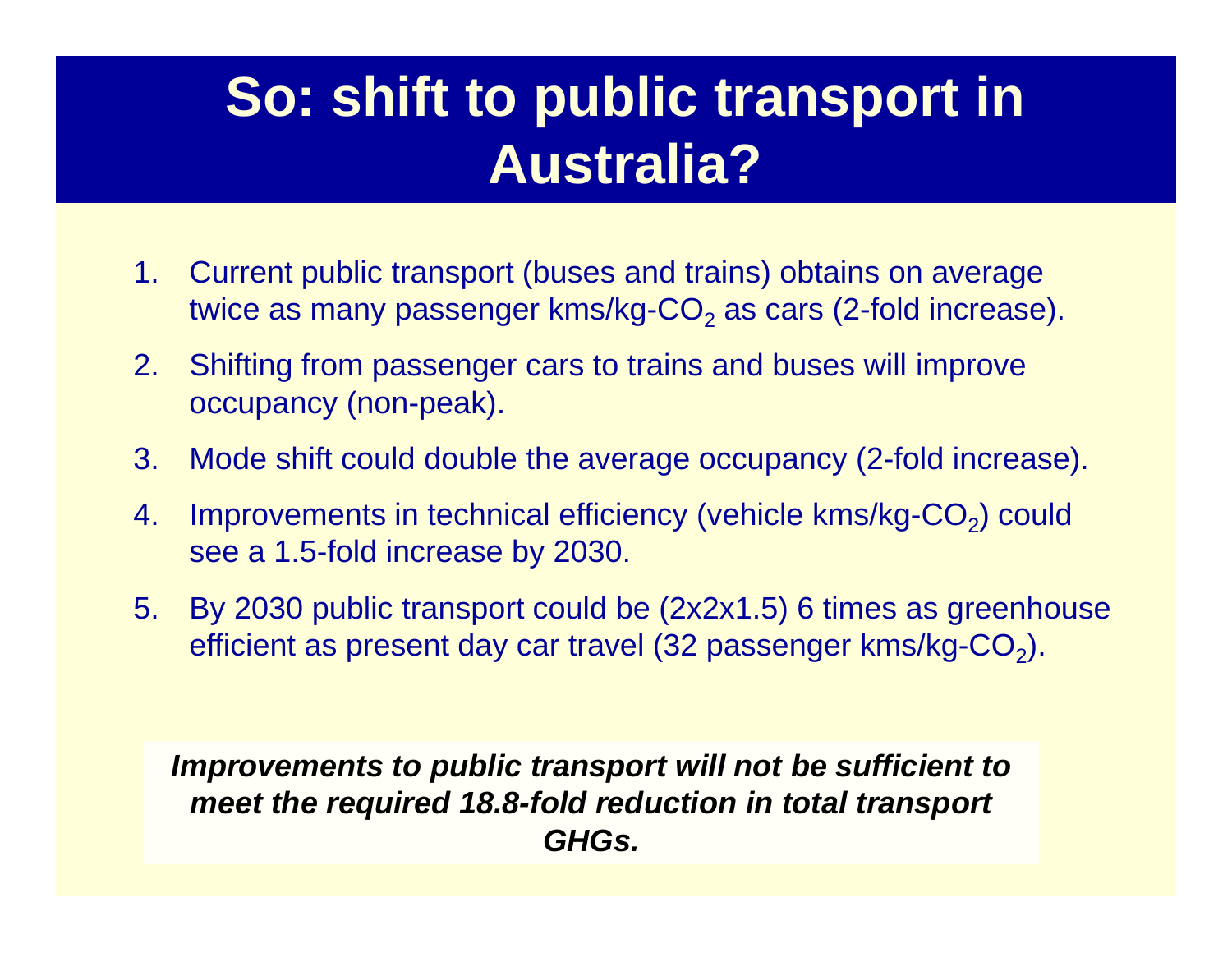## **Other motorised systems .**

| Vehicle                    | Occupancy | P-km/CO2e<br>(FFC) |                         |
|----------------------------|-----------|--------------------|-------------------------|
| Car (gasoline)             | 2.5       | $6 - 8$            | Passenger-              |
| Car (diesel)               | 2.5       | $8 - 12$           | $kms/kg-CO2e for$       |
| Car (natural gas)          | 2.5       | $7 - 10$           | various vehicles        |
| Car (electric)*            | 2.0       | $10 - 33$          |                         |
| Scooter (two-stroke)       | 1.5       | $11 - 17$          |                         |
| Scooter (four-stroke)      | 1.5       | $17 - 25$          |                         |
| Minibus (gasoline)         | 12.0      | 14-20              |                         |
| Minibus (diesel)           | 12.0      | $17 - 25$          | No single motorised     |
| Bus (diesel)               | 40.0      | $33 - 50$          | system can bring about  |
| Bus (natural gas)          | 40.0      | 29-40              | the reductions in $CO2$ |
| Bus (hydrogen fuel cell)** | 40.0      | 40-67              | required to get 105 P-  |
| <b>Rail Transit</b>        | 75% full  | $20 - 50$          | km/kg-CO2.              |

\* Electricity fro ma mix of fossil fuels

\*\* Hydrogen from natural gas.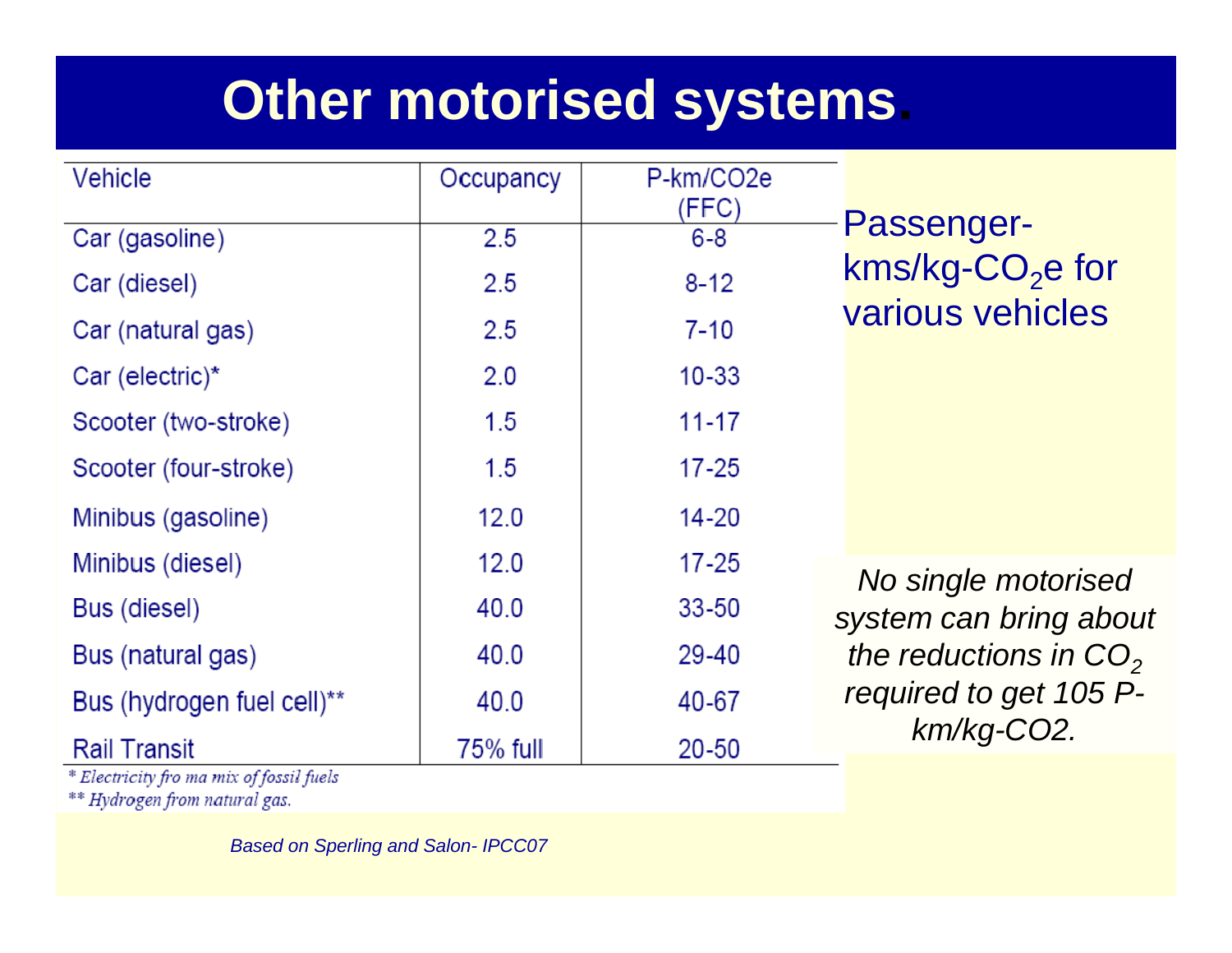